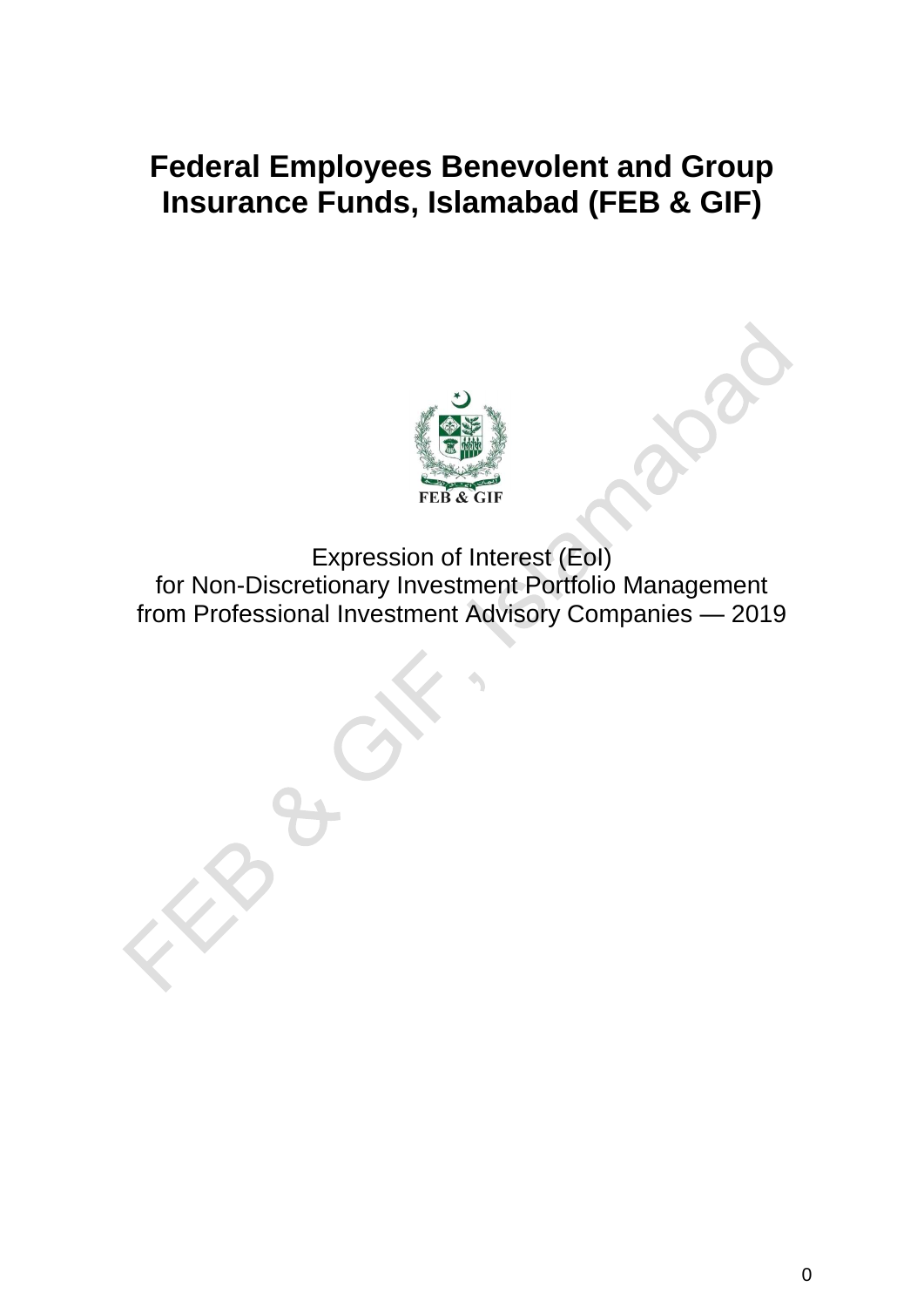#### **Federal Employees Benevolent and Group Insurance Funds, Islamabad (FEB & GIF)**

#### **Expression of Interest (EoI)**

The FEB & GIF is a body corporate under the Federal Employees Benevolent Fund and Group Insurance Act 1969. It provides monthly Benevolent Grant, Group Insurance and seven other benefits under its welfare schemes. Sources of the Funds are contributions subscribed by the Federal Government employees and investment income. Investments of the Funds are regulated by the provisions of the Federal Employees Benevolent Fund and Group Insurance Act, 1969, the Rules 1972 and the investment parameters approved by the Board of Trustees, FEB & GIF/Finance Division.

**2.** Further to strategic management vision of FEB & GIF operation towards its core business activities, the FEB & GIF is currently considering appointment of an Investment Advisory Company (IAC) for analysis of investment strategies, policies and targets. Such investment oriented market research is aimed at maximizing the return on its investment with minimum risk exposure keeping within the prescribed investment parameters/TORs of the Investment Committee.

**3.** Expression of Interest (EOI) is invited for **Non-Discretionary Portfolio Management** from Professional Investment Management and Advisory Companies on the basis of the following terms, for which requisite evidence and details shall be provided along with the proposal:

- 1. The Investment Advisory Company shall have the requisite license from SECP/other regulatory body to provide Investment Advisory services.
- 2. Track record of more than 5 years in Managing Mutual Funds and/ Discretionary & Non-Discretionary Portfolios.
- 3. Have an in-house research team consisting of experienced and capable staff to conduct research on equities, debt securities, fixed income securities and real estate opportunities.
- 4. Latest Investment Advisory/Asset Management Quality Rating from SECP approved rating agencies shall be provided. The rating shall not be more than one year old.
- 5. The firm may outsource the services to be provided under this agreement at its own expenses, if it is not mandated for any specific service.

#### **Terms of Reference (TORs)**

- **4.** The TORs for IAC are as follows:
	- i. Initial evaluation of the investment portfolio with current investment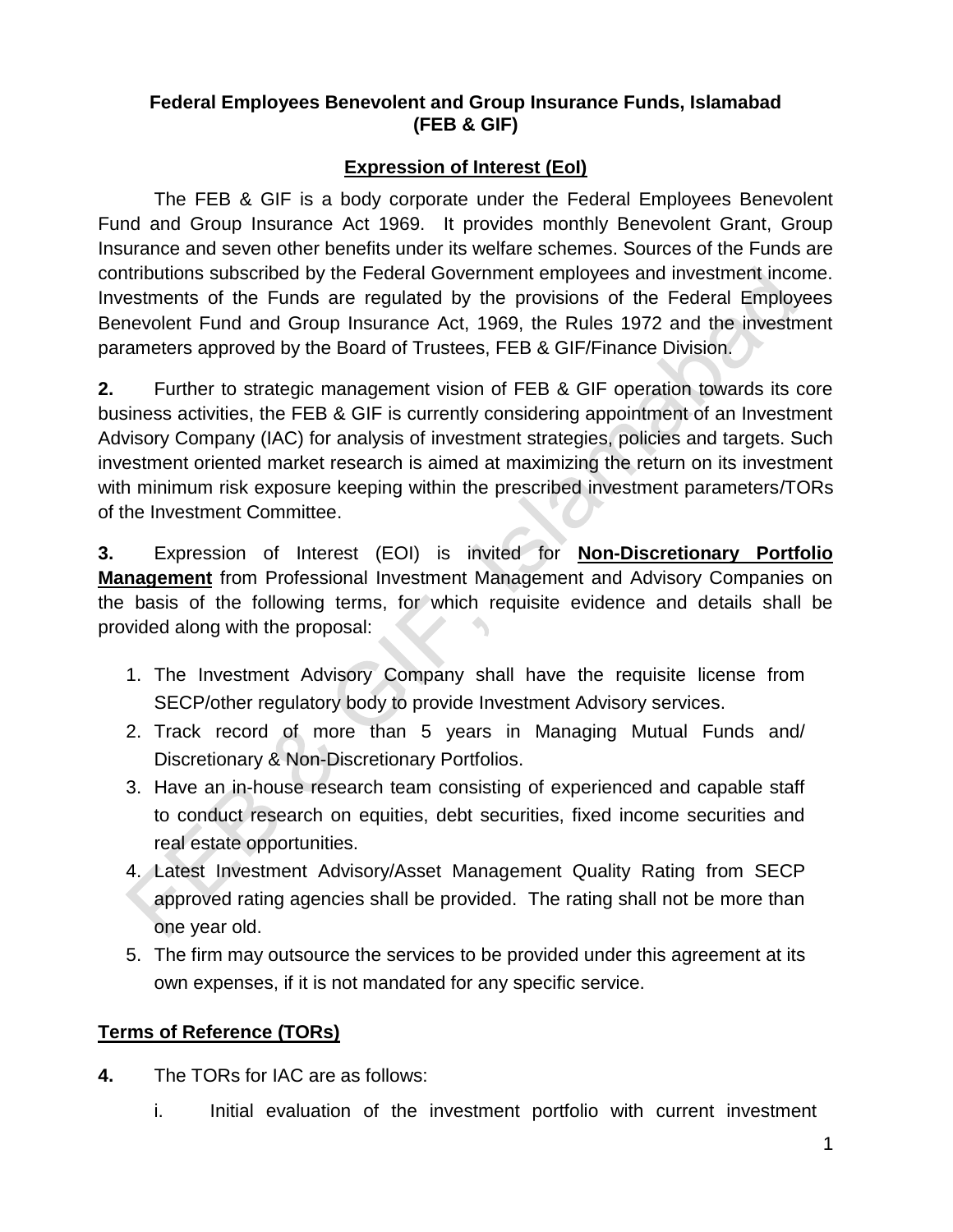policies and strategies.

- ii. Periodic review, updates, and recommendations concerning the investment policy and strategy, as per requirements.
- iii. Specific recommendations and policy advice concerning the total investment goal, sector wise as well as overall benchmark indexes or other performance measurements for investments.
- iv. Quarterly evaluation of investment including comparison of the results with reference to benchmarks index(es).
- v. Specific case analysis referred by the FEB & GIF.
- vi. Routine generated monthly/Quarterly analysis/reviews on banks" performance, stock market, money market, government securities, monetary policies and other sectors.
- vii. Responsible to report any change/development in any entity or sector especially in the entity/instruments wherein the FEB & GIF has a stake.
- viii. Based on investment analysis advising the FEB & GIF on investment opportunities (both sides i.e., Buy or Sell) investment constraints and risk factor keeping within the applicable regulations either specified by the FEBF & GI Act, 1969, the Rules 1972 and investment parameters/TORs of the Investment Committee approved by the Board/Federal Government as the case may be.
- ix. Advise the FEB & GIF to hire the services of a corporate lawyer as and when required.
- x. Provide comments on Actuarial report of FEB & GI Funds.

#### **Deliverables and reporting:**

- **5.** The following reports will be part of specific deliverables:
	- i. Initial Investment Evaluation Report including sector wise as well as overall return of the portfolio with setting of a bench mark alongwith proposals/measures to achieve the targets.
	- ii. A monthly/quarterly research analysis report on investments held in investment portfolio alongwith sector wise as well as overall return of the portfolio.
	- iii. Annual evaluation/analysis report with a comparison of return with benchmark indexes and reasons of its major deviation, if any. Deviation analysis shall be both i.e. actual v/s market and actual v/s bench mark.
	- iv. Individual analysis report of each sector like banks, stock market, mutual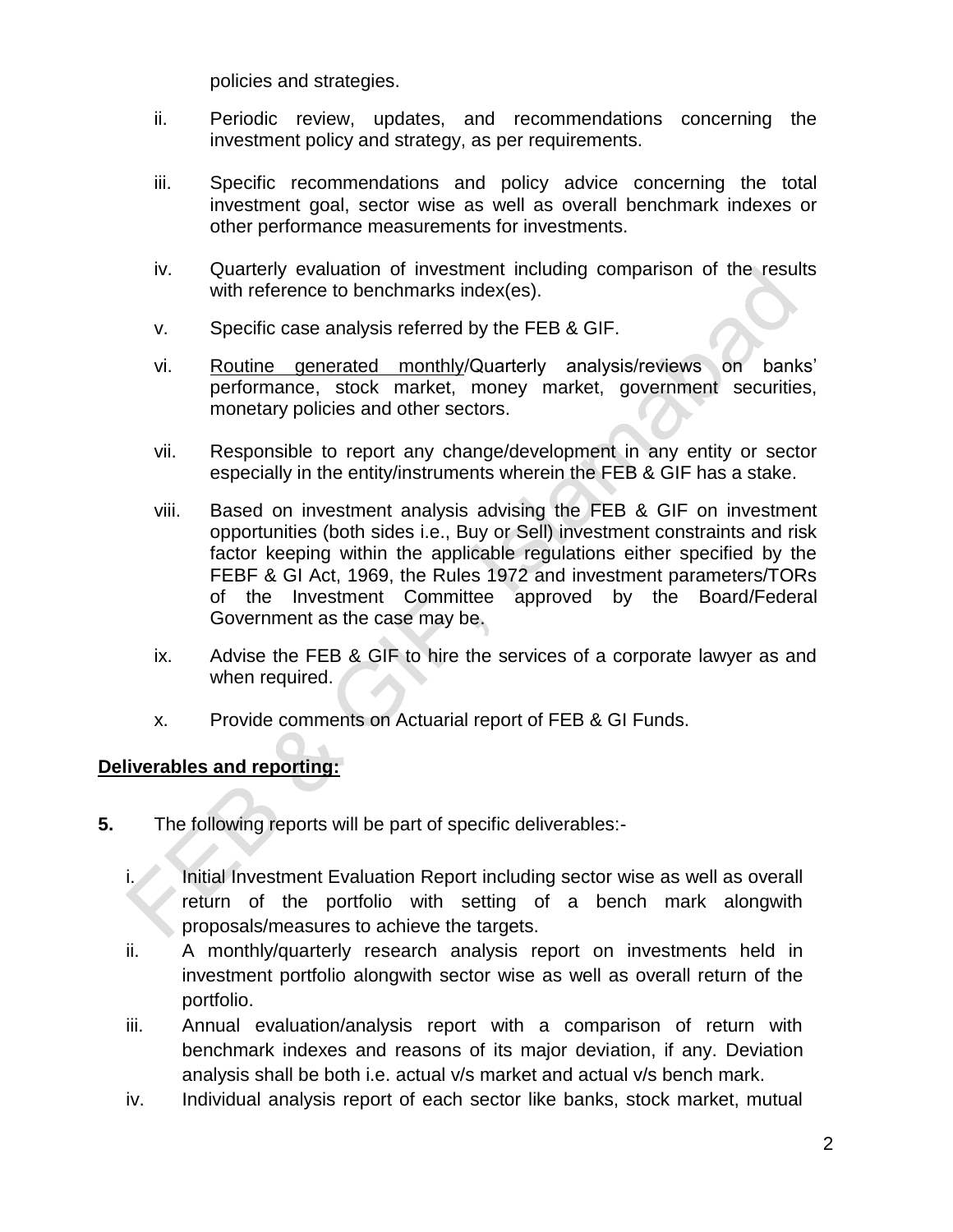funds, money market, government securities, Monetary Policy and real estate etc. on quarterly basis or as per announcements.

- v. The advisor will also provide a copy of working done in connection with evaluation of any instruments.
- vi. The IAC will provide the deliverables mentioned in (i) to (v) above and other report within the time period fixed by the FEB & GIF.
- vii. Keep the FEB & GIF updated with respect to status of shares or any other investment held (Sale/Purchase) if any, in its ownership.
- viii. Recommending investments avenues for investment of surplus funds etc.
- **6.** Besides above following would also be ensured as deliverables:
	- i. Attending meetings of the Investment Committee/Board of Trustees or any other forum meeting(s) on request of the FEB & GIF through designated senior officers like Chief Investment Officer/ Team lead as suggested for FEB & GIF etc. (The FEB & GIF shall bear the cost of attending these meetings upto two representatives inclusive of travel, boarding & lodging of appropriate level (Not exceeding the entitlement of officer BPS-20 in Federal Govt.) over & above the advisory fee).
	- ii. One to two week Training/informative sessions for atleast two representatives of FEB & GIF to know & understand the research processes of the Advisory Company in any sector during the year. (Expenses on travel/lodging/boarding of FEB & GIF officials will be borne by the department itself)
	- iii. The Advisor would also attend meetings at different forum on behalf of FEB & GIF on specific request.

## **Agreement Timeframes & Administration**

**7.** The service of an investment advisory company would be retained for one year however in case of satisfactory performance extendable for a further period of one year otherwise to be advertised on an annual basis.

# **REQUIREMENTS FOR SUBMISSION OF PROPOSALS**

**8.** Companies/Firms wishing to submit their offers as Investment Advisory Company will submit formal technical proposal consisting of the following information:

## **REQUIREMENTS FOR SUBMISSION OF PROPOSALS**

Companies/Firms wishing to submit their offers as Investment Advisory Company will submit formal written technical proposal containing the following information. **All pages of the documents should be duly signed and stamped. The complete set of Documents should be properly indexed.**

**Mandatory information:** Failure to provide the mandatory information would render the bid **nonresponsive**.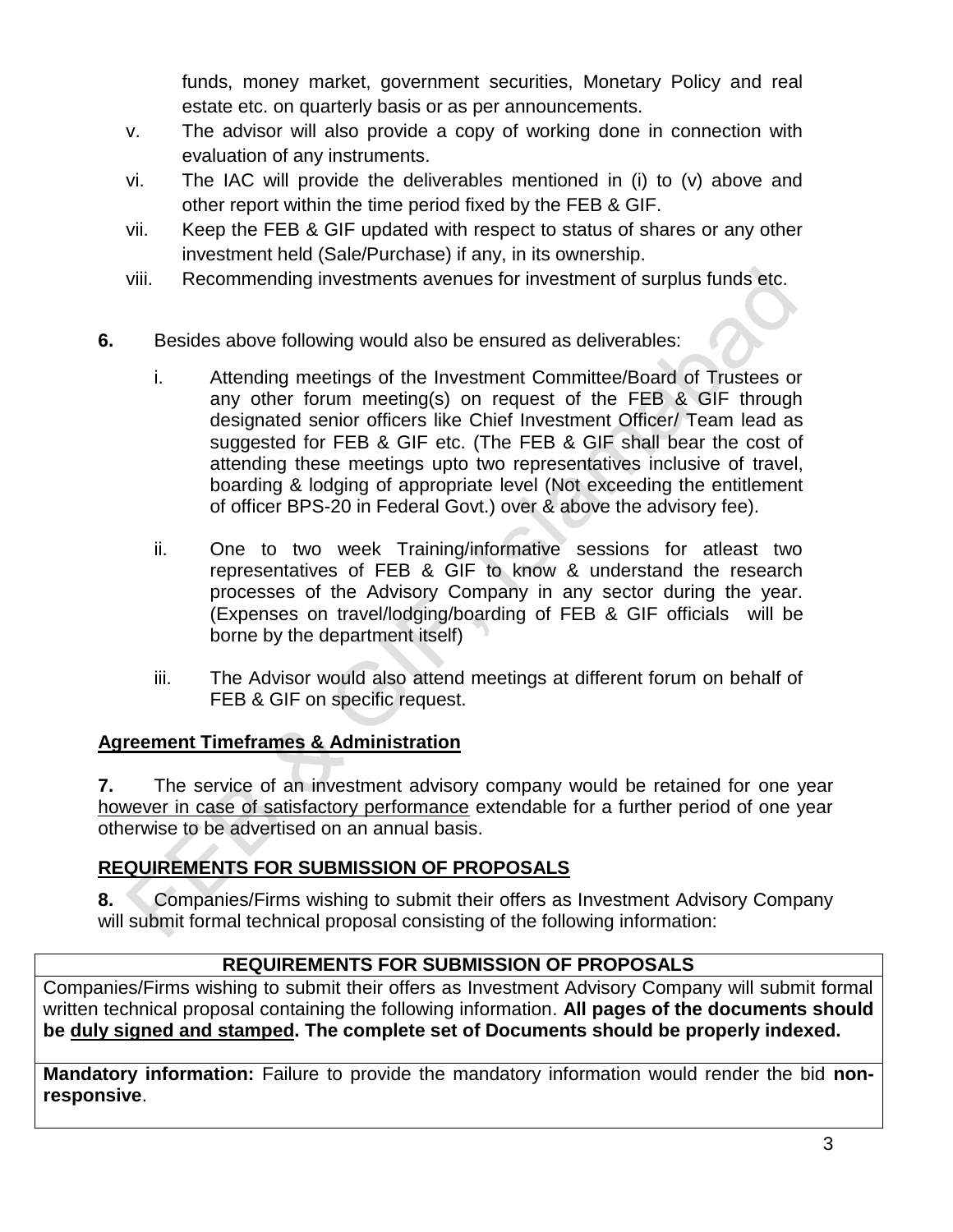| <b>S. No.</b>                       | <b>Description</b>                                                                                                                                                                                                                                              |                                                                                                                            |                            |  |  |  |
|-------------------------------------|-----------------------------------------------------------------------------------------------------------------------------------------------------------------------------------------------------------------------------------------------------------------|----------------------------------------------------------------------------------------------------------------------------|----------------------------|--|--|--|
|                                     | <b>Mandatory information</b>                                                                                                                                                                                                                                    |                                                                                                                            |                            |  |  |  |
|                                     |                                                                                                                                                                                                                                                                 | Following information to be provided on stamp paper worth Rs. 100 duly attested by the<br>Oath Commissioner (in original). |                            |  |  |  |
|                                     | a) Certificate to the effect that the company has not been black listed in the past. In<br>case the firm is blacklisted by any forum it would be declared non-<br>responsive/ineligible.                                                                        |                                                                                                                            |                            |  |  |  |
|                                     |                                                                                                                                                                                                                                                                 | b) Certificate to the effect that there is no litigation with the clients.                                                 |                            |  |  |  |
|                                     | c) Certificate to the effect that there is no administrative or enforcement actions<br>taken in the last three years against the firm, its Officers, Directors or employees<br>concerning the service provided by the firm.                                     |                                                                                                                            |                            |  |  |  |
|                                     | d) Undertaking to the effect that the individual(s) suggested for the FEB & GIF<br>portfolio would be assigned the job and they will be available to attend any<br>query from FEB & GIF and suggested Team Lead would attend the meetings<br>whenever required. |                                                                                                                            |                            |  |  |  |
|                                     |                                                                                                                                                                                                                                                                 | Other Mandatory requirement:                                                                                               |                            |  |  |  |
|                                     | (i) Valid License as an Investment Advisory Company issued by the SECP or other<br>regulatory body. (Attach copy)<br>(ii) Credit rating report by the SECP approved credit rating agency (Not later than<br>twelve months old). (Attach copy)                   |                                                                                                                            |                            |  |  |  |
|                                     |                                                                                                                                                                                                                                                                 |                                                                                                                            |                            |  |  |  |
| $\overline{2}$                      | S.<br>#                                                                                                                                                                                                                                                         | <b>Description</b>                                                                                                         | <b>Enclosure</b>           |  |  |  |
|                                     | 1                                                                                                                                                                                                                                                               | Business Structure (individual entity/firm or Company with year of<br>registration) (Marks: 3)                             | Attach proof as<br>Annex-A |  |  |  |
|                                     |                                                                                                                                                                                                                                                                 | <b>Marks</b>                                                                                                               |                            |  |  |  |
|                                     |                                                                                                                                                                                                                                                                 | a) For 5 year old firm                                                                                                     |                            |  |  |  |
|                                     |                                                                                                                                                                                                                                                                 | b) 6 to 10 year old firm                                                                                                   |                            |  |  |  |
|                                     |                                                                                                                                                                                                                                                                 | c) More than 10 years old firm 3                                                                                           |                            |  |  |  |
|                                     | 2                                                                                                                                                                                                                                                               | Is there any research office located in Islamabad or otherwise:                                                            | Provide<br>details         |  |  |  |
|                                     |                                                                                                                                                                                                                                                                 | Marks: 1 else Nil                                                                                                          | as Annex-B                 |  |  |  |
|                                     | 3 <sup>1</sup>                                                                                                                                                                                                                                                  | Size and description of staff, including organizational chart.                                                             | Provide<br>details         |  |  |  |
|                                     |                                                                                                                                                                                                                                                                 | Marks: 1 else Marks: 0                                                                                                     | as Annex-C.                |  |  |  |
|                                     | 4                                                                                                                                                                                                                                                               | Last three years' financials of the Investment Advisory Company.                                                           | Annexes D, E &             |  |  |  |
|                                     |                                                                                                                                                                                                                                                                 | (Copies of Balance Sheet and Profit & Loss statements only)                                                                | F                          |  |  |  |
| Knowledge of the firm<br>(Marks: 8) |                                                                                                                                                                                                                                                                 | Marks: 1 else Marks: 0                                                                                                     |                            |  |  |  |
|                                     | 5                                                                                                                                                                                                                                                               | statement concerning the ability to render independent<br>A.                                                               |                            |  |  |  |
|                                     |                                                                                                                                                                                                                                                                 | investment consulting services, including a list of any past, current,                                                     |                            |  |  |  |
|                                     |                                                                                                                                                                                                                                                                 | or proposed relationships which limit the firm's independence in                                                           |                            |  |  |  |
|                                     |                                                                                                                                                                                                                                                                 | any manner, which might present a conflict of interest.<br>Also                                                            |                            |  |  |  |
|                                     |                                                                                                                                                                                                                                                                 | include a description of other lines of business, if any, of the firm or                                                   |                            |  |  |  |
|                                     |                                                                                                                                                                                                                                                                 | any companies or entities affiliated with the firm, including whether                                                      |                            |  |  |  |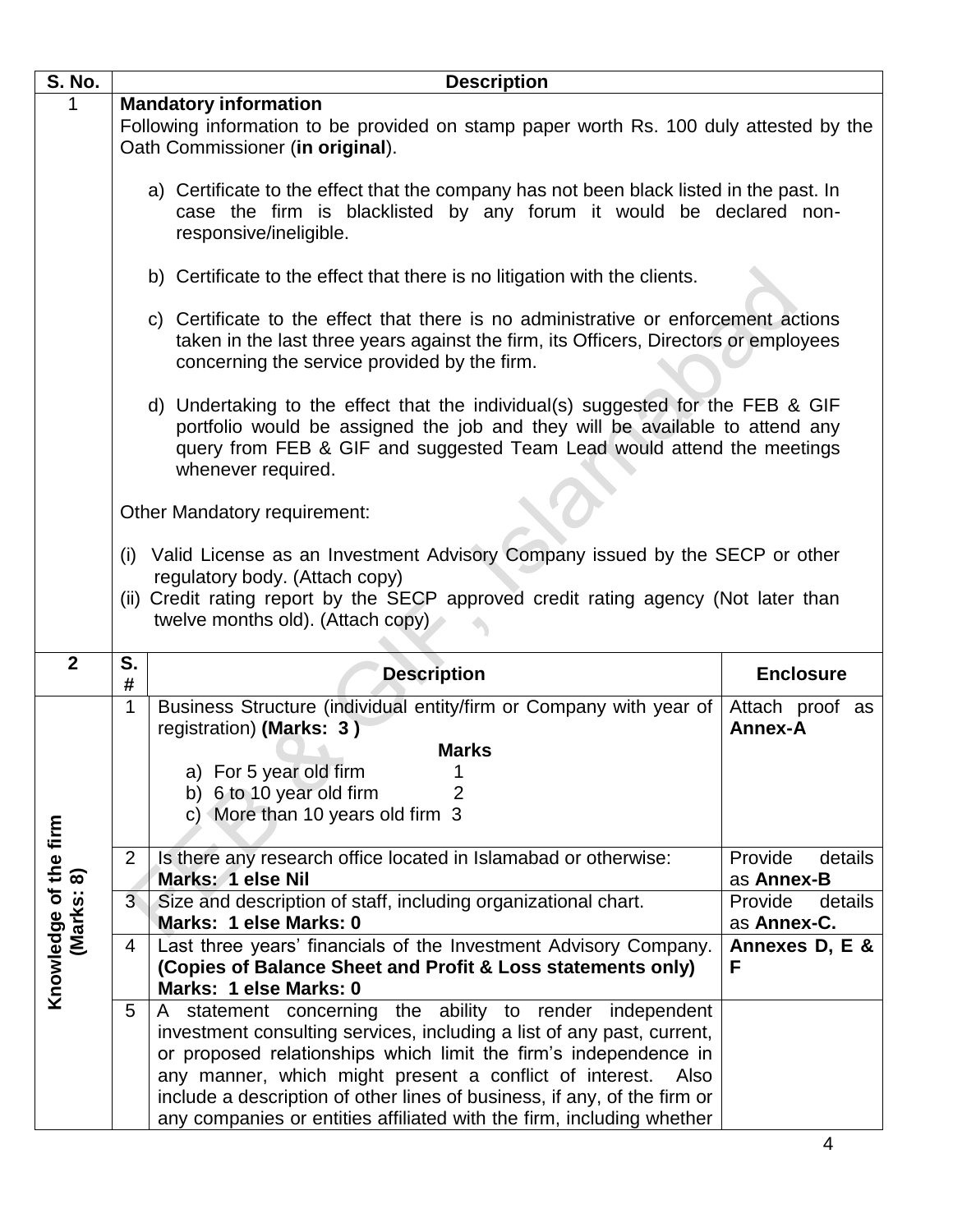|                                         |    | the firm also acts as investment managers for some of its clients.<br>How the Investment Advisory Company will manage "Conflict of<br>Interest". (Marks: 2) |                                       |
|-----------------------------------------|----|-------------------------------------------------------------------------------------------------------------------------------------------------------------|---------------------------------------|
|                                         | 6  | A description of the firm's investment research with detail of areas<br>of investment and analysis experience and capabilities. (Marks: 2)                  | <b>Annex-G</b>                        |
|                                         | 7  | A copy of the firm's code of conduct or ethics. (Marks: 2)                                                                                                  | Annex-H                               |
|                                         | 8  | Size of portfolio, with main components, managed by the firm,                                                                                               | <b>Annex-I</b>                        |
|                                         |    | during last 3 years excluding this office. Attach proof in the form                                                                                         |                                       |
|                                         |    | of letters from the respective clients showing size of their portfolio                                                                                      |                                       |
|                                         |    | (Marks: 10) The information provided shall be kept confidential                                                                                             |                                       |
|                                         |    | and will be used for official purpose only.                                                                                                                 |                                       |
|                                         |    | <b>Marks</b><br><b>Size</b>                                                                                                                                 |                                       |
|                                         |    | Upto Rs. 9 billion<br>3<br>Rs. 9.1 billion to Rs. 15 billion<br>5                                                                                           |                                       |
|                                         |    | Rs. 15.1 billion & above<br>10                                                                                                                              |                                       |
|                                         | 9  | Total assets of clients to which the firm is currently providing                                                                                            | Annex-J                               |
|                                         |    | investment consulting services excluding this office (both                                                                                                  | <b>Size</b><br>οf                     |
|                                         |    | discretionary and non-discretionary) including detail of services                                                                                           | investment<br>and                     |
|                                         |    | provided during last three years. Attach proof in the form of letters                                                                                       | nature<br>of<br>the                   |
|                                         |    | from the respective clients showing size of their portfolio (Marks:                                                                                         | services                              |
|                                         |    | 9) The information provided shall be kept confidential and will be<br>used for official purpose only.                                                       | provided shall be<br>included in this |
|                                         |    |                                                                                                                                                             | annex.                                |
|                                         |    | <b>Size</b><br><b>Marks</b>                                                                                                                                 |                                       |
|                                         |    | Upto Rs. 2 billion<br>$\overline{c}$                                                                                                                        |                                       |
|                                         |    | Rs. 2.1 billion to Rs. 8 billion<br>6                                                                                                                       |                                       |
|                                         |    | 9<br>Rs. 8.1 billion & above                                                                                                                                |                                       |
| ent (Marks 35)                          |    |                                                                                                                                                             |                                       |
|                                         | 10 | List of clients with detail of contact person including telephone<br>numbers, who may be contacted by the FEB & GIF concerning the                          | <b>Annex-K</b>                        |
|                                         |    | firm's quality of services. Mandatory information, the bid of the                                                                                           |                                       |
|                                         |    | firm not providing the information would be summarily                                                                                                       |                                       |
|                                         |    | rejected. (Marks: 10) The information provided shall be kept                                                                                                |                                       |
|                                         |    | confidential and will be used for official purpose only.                                                                                                    |                                       |
|                                         |    |                                                                                                                                                             |                                       |
|                                         |    | <b>No. of Clients:</b><br><b>Marks</b>                                                                                                                      |                                       |
|                                         |    | <b>Public Sector</b><br>$\frac{1}{2}$ mark for each client information, Maximum 5                                                                           |                                       |
|                                         |    |                                                                                                                                                             |                                       |
|                                         |    | <b>Private Sector</b>                                                                                                                                       |                                       |
|                                         |    | $\frac{1}{2}$ mark for each client information, Maximum 5                                                                                                   |                                       |
|                                         |    |                                                                                                                                                             |                                       |
|                                         | 11 | Description of services provided to client(s) for investment in                                                                                             | <b>Annex-L</b>                        |
|                                         |    | government securities like PIBs/T. Bills/NSC schemes and govt.                                                                                              |                                       |
|                                         |    | guaranteed bonds. (Marks: 2)                                                                                                                                |                                       |
| Specific experience relevant to assignm |    |                                                                                                                                                             |                                       |
|                                         |    |                                                                                                                                                             |                                       |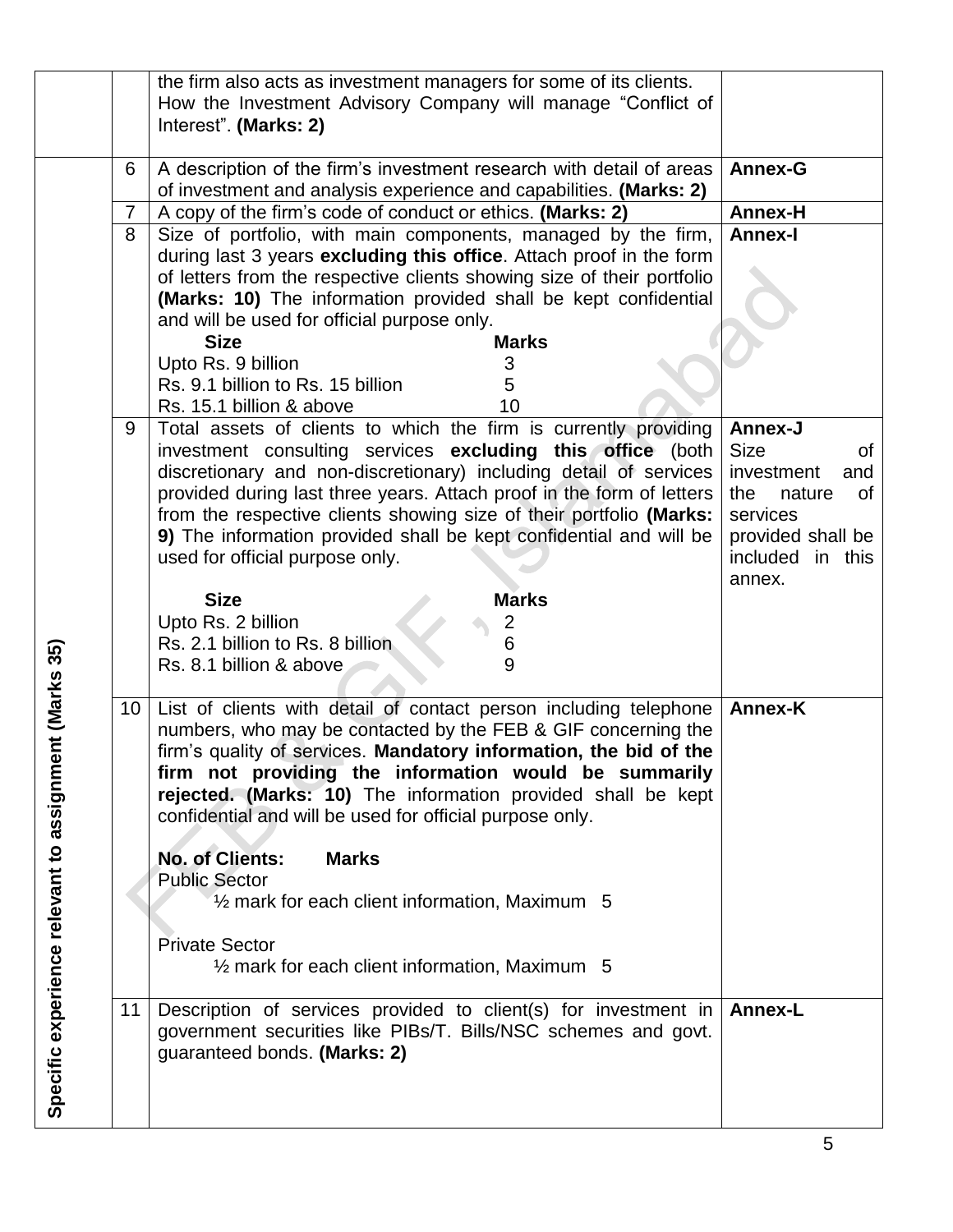|                                            | 12 | Resume of technical staff (including professional qualification and                                            | <b>Annex-M</b> |
|--------------------------------------------|----|----------------------------------------------------------------------------------------------------------------|----------------|
|                                            |    | background) as per format provided in Annex-Z.                                                                 |                |
|                                            |    | <b>Qualification:</b><br>(Maximum Marks: 5)                                                                    |                |
|                                            |    | No. of qualified CFAs:<br><b>Marks</b>                                                                         |                |
|                                            |    | More than 10<br>5                                                                                              |                |
|                                            |    | 6 to 9                                                                                                         |                |
|                                            |    | <b>Experience (Research/Fund management):</b>                                                                  |                |
|                                            |    | (Maximum Marks: 5)                                                                                             |                |
|                                            |    | More than 10 years: 2 per person                                                                               |                |
|                                            |    | From 5 to 10 years: 1 per person                                                                               |                |
|                                            |    |                                                                                                                |                |
|                                            |    | (Tax deposit challan showing individual names of the<br>employees is mandatory. The employee whose name is not |                |
|                                            |    | appearing in the tax deposit chalan of the FBR, would not be                                                   |                |
|                                            |    | considered while awarding marks).                                                                              |                |
|                                            | 13 | Resume (including professional qualification and background) of                                                | <b>Annex-N</b> |
|                                            |    | the individuals suggested for the FEB & GIF job on the prescribed                                              |                |
|                                            |    | format provided in Annex-Z will only be considered. (Marks: 10)                                                |                |
| Tech. staff competence<br>(Marks: 20)      |    | <b>Qualification:</b><br>(Maximum Marks: 5)                                                                    |                |
|                                            |    | No. of qualified CFAs:<br><b>Marks</b>                                                                         |                |
|                                            |    | Two marks for each qualified CFA<br>Maximum 5                                                                  |                |
|                                            |    | For other holders of post graduation                                                                           |                |
|                                            |    | qualifications One mark each<br>Maximum 3                                                                      |                |
|                                            |    | <b>Experience in Research &amp; fund management:</b>                                                           |                |
|                                            |    | (Maximum Marks: 5)                                                                                             |                |
|                                            |    | More than 10 years: 2 per person                                                                               |                |
|                                            |    | From 5 to 10 years:<br>1 per person                                                                            |                |
|                                            |    | Note 1: Tax deposit chalan showing individual names of the                                                     |                |
|                                            |    | employees is mandatory. The employees whose name not                                                           |                |
|                                            |    | appearing in the tax deposit chalan of the FBR, would not be                                                   |                |
|                                            |    | considered while awarding marks.                                                                               |                |
|                                            |    | Note 2: The suggested Team shall in any case not be                                                            |                |
|                                            |    | changed. In case any change in the suggested team is                                                           |                |
|                                            |    | person of same qualification/experience/<br>required, a                                                        |                |
|                                            |    | credentials acceptable to FEB & GIF would be suggested in                                                      |                |
|                                            |    | unavoidable circumstances.                                                                                     |                |
|                                            |    |                                                                                                                |                |
|                                            | 14 | A summary of the firm's research and investment consulting                                                     | Annex-O        |
|                                            |    | methodology, approach, system, strategy, or style.                                                             |                |
| Technical approach<br>and Methodology<br>Ĺ |    | Provide atleast three latest published report on the followings:                                               |                |
| $\blacktriangledown$                       |    | a) Shares                                                                                                      |                |
|                                            |    | b) Mutual funds                                                                                                |                |
| (Marks:                                    |    | c) Money market (Government securities),                                                                       |                |
|                                            |    | d) Stock market, inflation & discount rate                                                                     |                |
|                                            |    | e) Real estate opportunities.                                                                                  |                |
|                                            |    |                                                                                                                |                |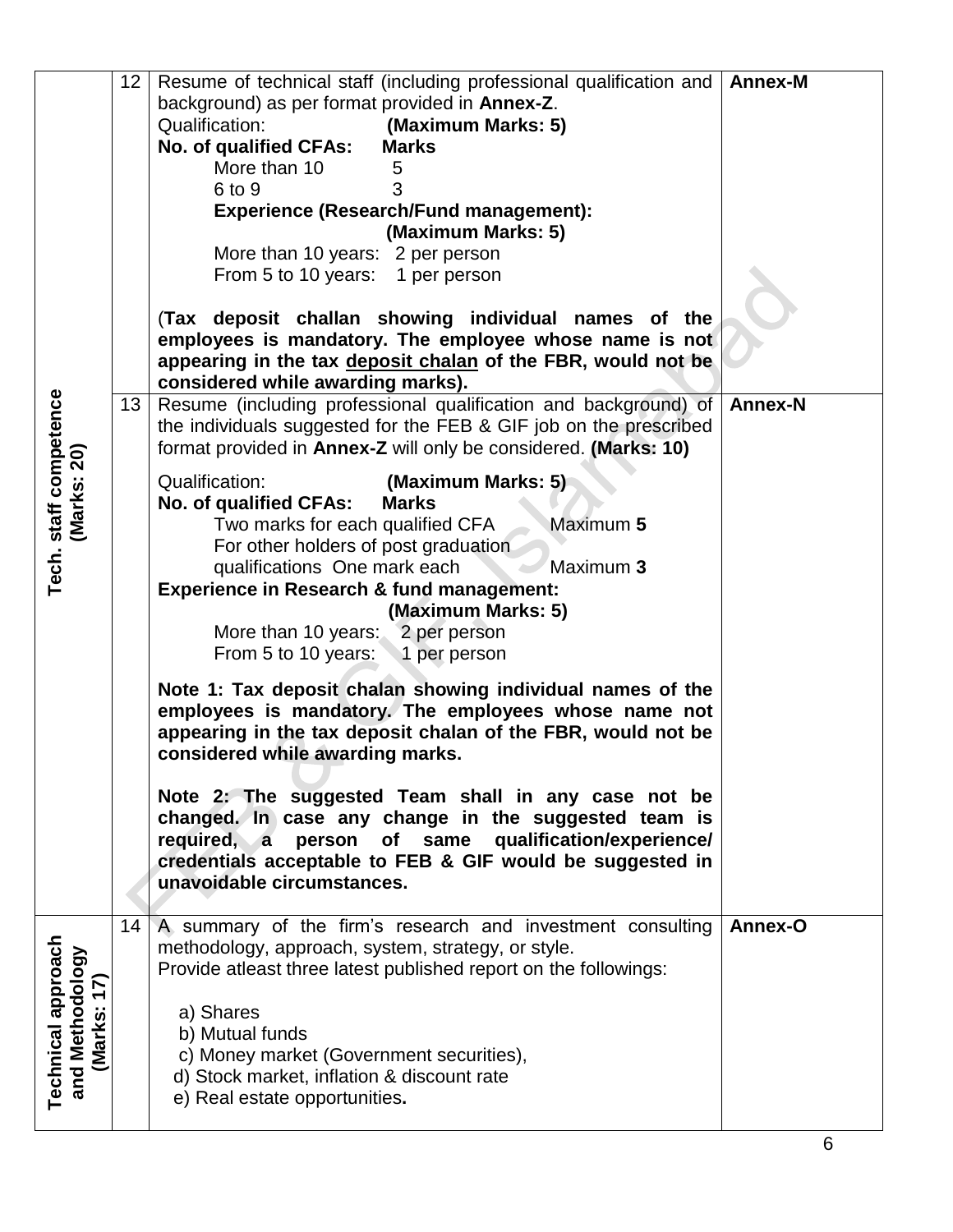|                 | (Marks: 15, One mark per research report with maximum of 3<br>marks in each of the five categories depending upon the<br>quality of reports)                                                                          |  |
|-----------------|-----------------------------------------------------------------------------------------------------------------------------------------------------------------------------------------------------------------------|--|
| 15 <sup>1</sup> | A summary of the firm's research and investment consulting   Annex-P<br>methodology, approach, system, strategy including quality control<br>procedures and support services suggested for this office.<br>(Marks: 2) |  |
|                 | Note: Documentary proof is to be enclosed wherever necessary.                                                                                                                                                         |  |

#### *Financial proposals:*

**9.** The financial proposal must contain a lump sum annual fee for the deliverables inclusive of all admissible taxes based on TORs payable monthly. The FEB & GIF shall bear the cost of attending these meetings upto two representatives inclusive of travel, boarding & lodging of appropriate level (Not exceeding the entitlement of officer BPS-20 in Federal Govt.) over & above the advisory fee.

## **Submission of Proposals**

**10.** Interested companies/firms serving in the field of investment consultancy may submit proposals to the FEB & GIF. Technical proposals, in original with its four copies and one original financial proposal must be submitted separately in sealed envelopes. Following is the process:

## **Process:**

- i) All the relevant details are to be given in the EoI with necessary proof.
- ii) Validity of the offers should be for a minimum of 120 days.
- iii) The fees/prices once finalized will remain unaltered during the contract period.
- iv) The successful bidder shall have to execute an agreement in line with the FEB & GIF purchase procedures.
- v) Technical & Financial proposals should be submitted in different sealed covers clearly subscribing "Technical Proposal" and "Financial Proposal" respectively. Further these two covers be enclosed in a sealed envelope and addressed to Deputy Managing Director (Investment) FEB & GIF, super scribing "Tender for appointment of Investment Advisory Company".
- vi) The EoI proposals should reach "Office of the Deputy Managing Director (Investment), FEB & GIF, on or before **20.11.2019 at 12.30 pm** on the address of BF building, Block A-I, Shahra-e-Suhrawardy, Zero Point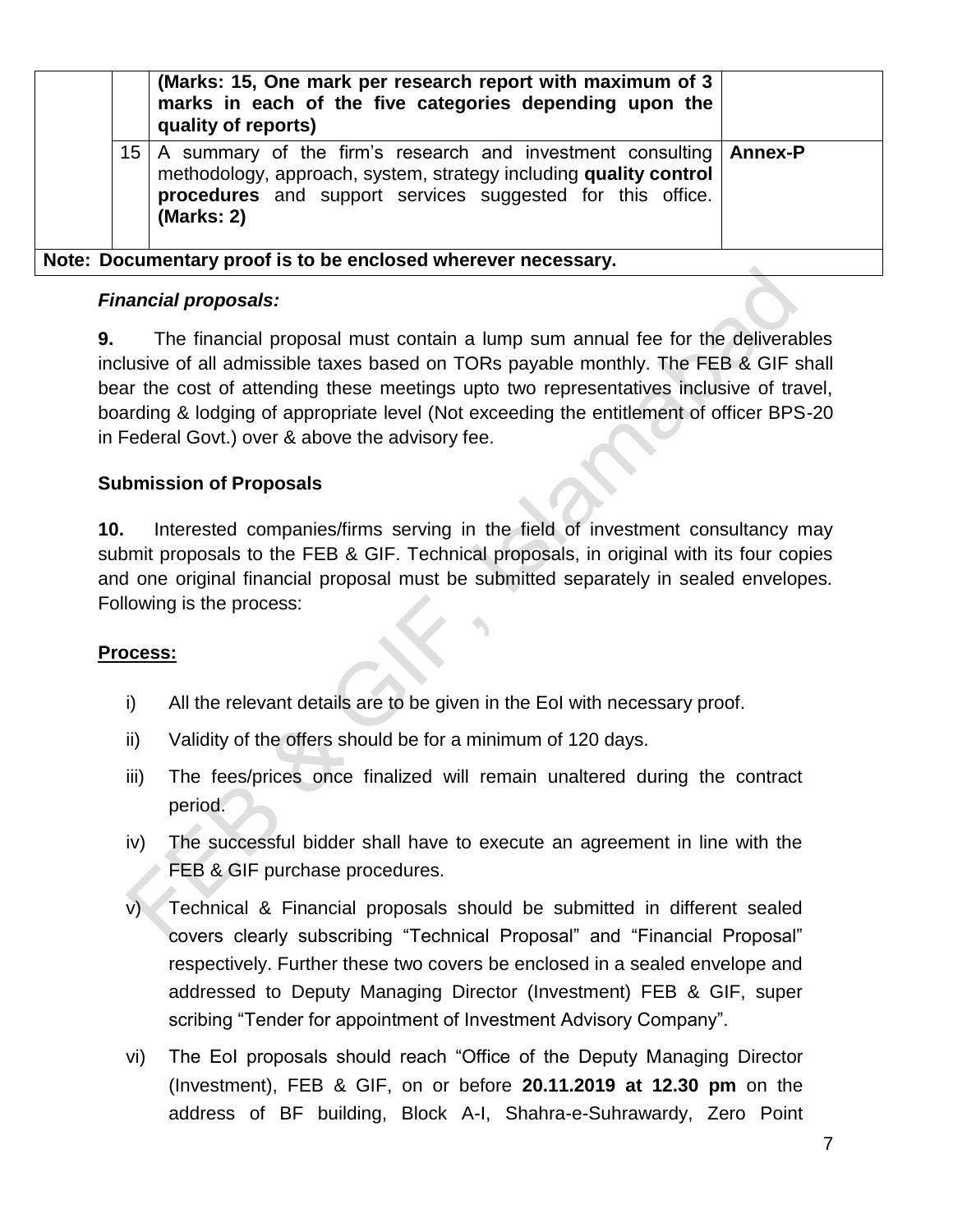Islamabad. The technical proposal of the EoI received will be opened on the same day **at 1.00 pm** in the presence of parties who may be present.

- vii) Technical section of the proposal shall be assessed based on specific experience relevant to the assignment, technical staff competence, technical approach and methodology and effectiveness of presentations.
- viii) Date of opening of financial proposals shall be intimated to those bidders whose 'technical proposals' have been found successful as per criteria.
- ix) EOI/bid documents can be obtained from the office of the Assistant Director (Investment), FEB & GIF., Islamabad during office hours or can be downloaded from the website of this office i.e. [www.febgif.gov.pk.](http://www.febgif.gov.pk/) The offers must accompany a pay order in favour of FEB & GIF, Islamabad worth Rs. 1,000/- (non-refundable). The offer received without the above crossed payment order would be rejected.

#### **Arbitration**

- a. All disputes are to be settled within the jurisdiction of the Courts, at Islamabad.
- b. That any dispute arising out of this contract shall be referred to the FEB & GIF, and if either of the parties hereto is dissatisfied with the decision, the dispute shall be referred to the decision of the arbitrator, who should be acceptable to both the parties, to be appointed by the Chairman, Board of Trustees. The decision of such arbitrator shall be final and binding on both the parties.

#### **Selection criteria**

**11.** Quality and cost method shall be used to select Advisor. Technical section of the proposals shall be assessed for the following items and shall be given a ranking as per following distribution of marks:

| Knowledge of the firm<br>(Sr. No. 2(1 to 5) of the table at para 8)                                | 8 marks  |
|----------------------------------------------------------------------------------------------------|----------|
| ii. Specific experience relevant to the assignment.<br>(Sr. No. 2(6 to 11) of the table at para 8) | 35 marks |
| iii. Technical staff competence.<br>(Sr. No. 2(12 to 13) of the table at para 8)                   | 20 marks |
| iv. Technical approach and methodology.<br>$(Sr. No. 2(14 to 15)$ of the table at para 8)          | 17 marks |
| v. Effectiveness of presentation                                                                   | 20 marks |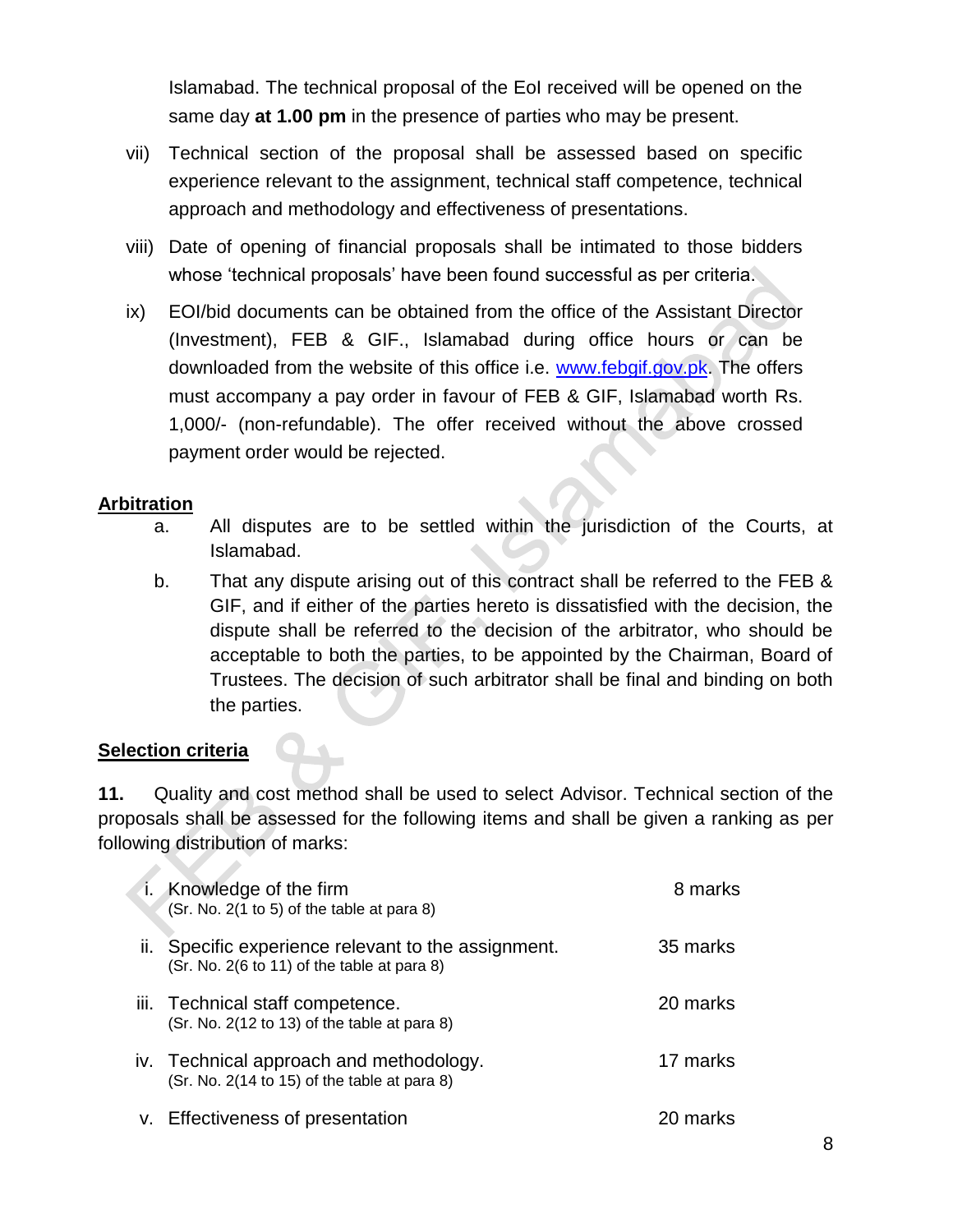- 12. For sub-criteria "Effectiveness of presentation" please note the following:
	- a) Date & Time for the presentation would be intimated after evaluation of bids for rest of the criteria.
	- b) Presentation will only be delivered by the individual suggested as team lead for this office in the technical proposal.
	- c) A time of ten minutes will be provided for the presentation and five minutes for Q & A.
	- d) Preferred topic for the presentation would be your firm experience in investing in different investment sectors and Overall economy of the country.

**13.** Minimum marks to qualify in the Technical evaluation will be 70%. Wheightage of Technical and Financial proposals will be 80% and 20% respectively. The lowest financial bid will be the basis for calculation of the financial proposal. The bidder so having top ranking will be the winner. This criterion is illustrated as under:

|                                                     |                | Technical | Weightage of     | Financial    | Weightage of            |          |        |
|-----------------------------------------------------|----------------|-----------|------------------|--------------|-------------------------|----------|--------|
| S                                                   |                | Proposal  | <b>Technical</b> | bids.        | financial               | Overall  |        |
| #                                                   | Firm           | Score     | Proposal         | submitted by | proposal                | Score    |        |
|                                                     |                | [out of   | [score/100x80]   | the firms    | [Lowest bid x 20 /      | $(4+6)$  |        |
|                                                     |                | 1001      |                  | (Rs.)        | offered bid price]      |          |        |
|                                                     | $\overline{2}$ | 3         | 4                | 5            | 6                       | 7        |        |
|                                                     | A              | 75        | 60               | 720,000      | 19.44                   | 79.44    | The    |
|                                                     |                |           |                  |              |                         |          | winner |
| $\overline{2}$                                      | B              | 70        | 56               | 700,000      | 20.00                   | 76       |        |
| 3                                                   | С              | 80        | 64               | 1,000,000    | 14.00                   | 78       |        |
| $\overline{4}$                                      | D              | 49        | Not qualified    | Financial    | shall<br>be<br>proposal | returned |        |
|                                                     |                |           |                  | unopened     |                         |          |        |
| 5                                                   | E              | 78        | 62.4             | 950,000      | 14.74                   | 77.14    |        |
| Note: The Firm "A" will be the highest ranked firm. |                |           |                  |              |                         |          |        |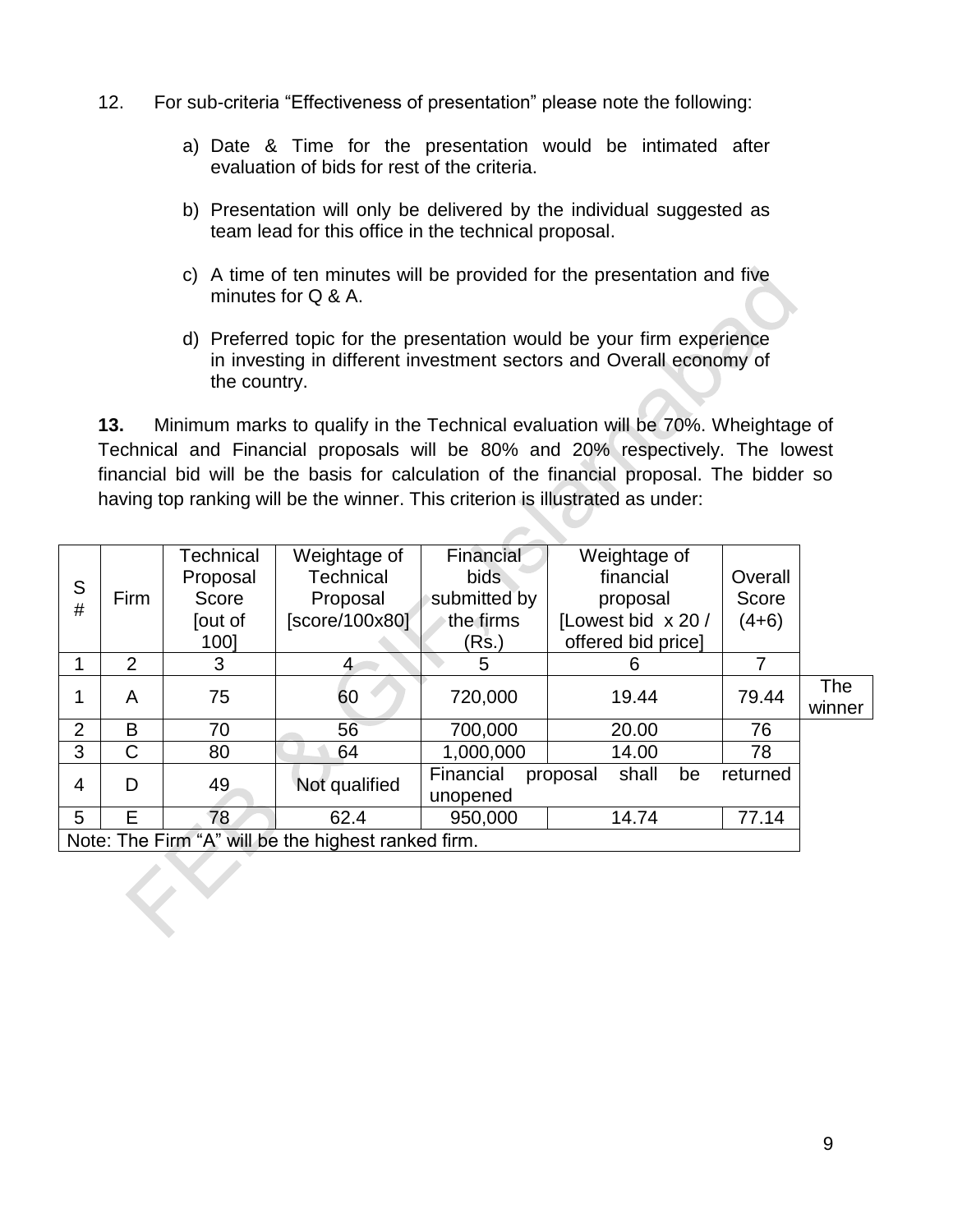

#### No. 1-2/INV/2019-20 **GOVERNMENT OF PAKISTAN ESTABLISHMENT DIVISION FEDERAL EMPLOYEES BENEVOLENT FUND AND GROUP INSURANCE**

#### **Invitation of Expressions of Interest (EoI) from Professional Investment Advisory Companies**

Expressions of interest are hereby invited from professional Investment Advisory Companies on the following terms and conditions. Objectives of the consultancy are to have initial evaluation of existing portfolios with current policies and strategies with recommendations, quarterly evaluation of investment policies including comparison of the results with reference to benchmark index(es), specific case analysis referred by the client:

The Investment Advisory Company shall:

- 1. Have the requisite valid license from the SECP or other regulatory body to provide Investment Advisory services.
- 2. Have track record of above 5 years of managing Mutual Funds and/ Discretionary & Non-Discretionary Portfolios.
- 3. Have in-house research team consisting of adequately qualified/ experienced and capable staff to conduct research on different investment avenues like equities, debt securities and fixed income securities etc.
- 4. Latest Asset Management Quality Rating from the SECP approved rating agencies. The rating shall not be more than one year old.
- 5. Not blacklisted in the past by any forum.

#### **Other Conditions**

- 1. All the relevant details are to be given in the EoI with necessary proof.
- 2. Validity of the offers should be for a minimum of 120 days.
- 3. The successful bidder shall have to execute an agreement in line with the FEB & GIF purchase procedures.
- 4. Technical & Financial proposals should be submitted in different sealed covers clearly subscribing "Technical Proposal" and "Financial Proposal" respectively. Further these two covers be enclosed in a sealed envelope and addressed to Deputy Managing Director (Investment), FEB & GIF, super scribing "Tender for appointment of Investment Advisory Company".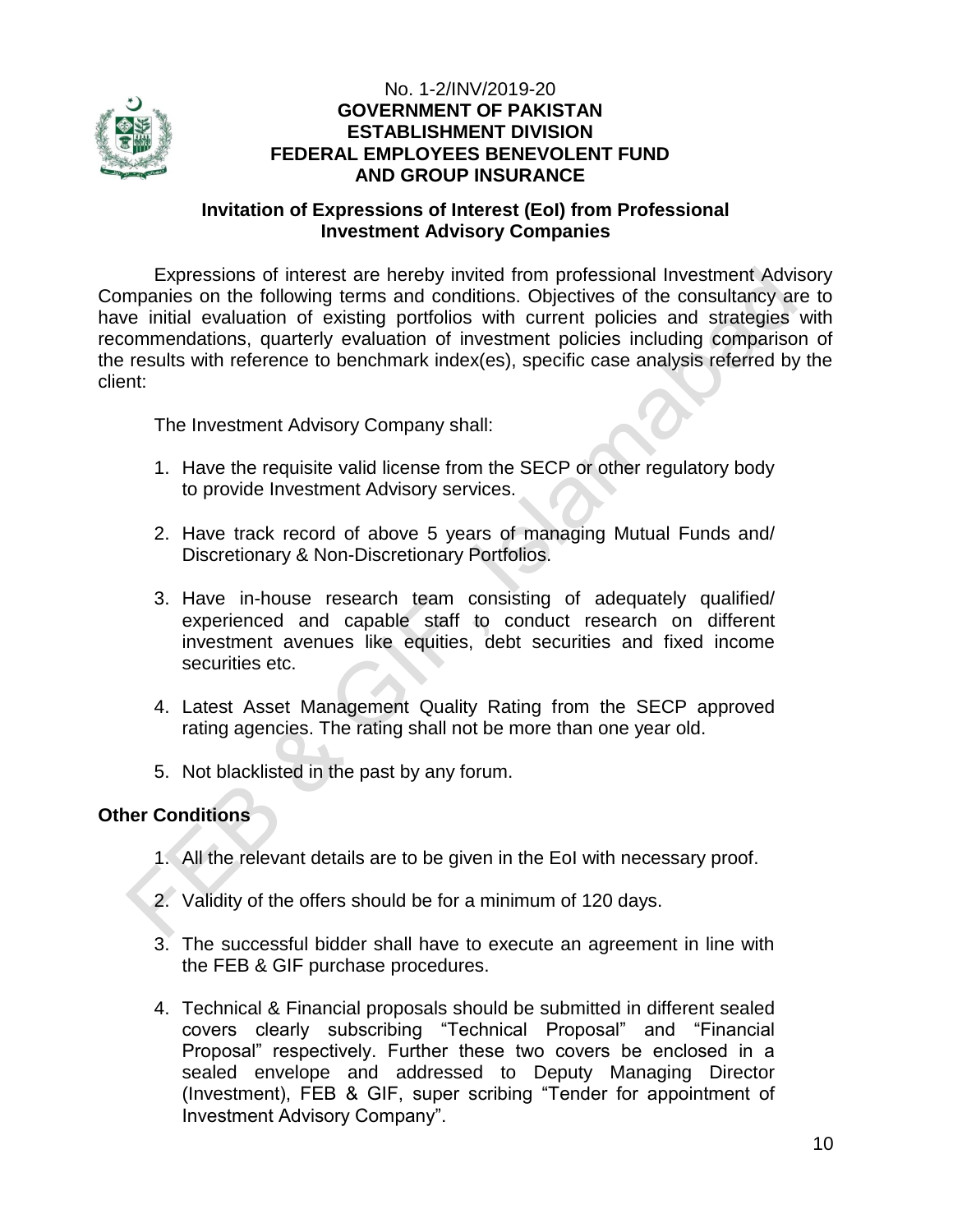- 5. Technical section of the proposal shall be assessed based on Knowledge of the firm, specific experience relevant to the assignment, technical staff competence, technical approach & methodology and effectiveness of presentations.
- 6. Date of opening of financial proposals shall be intimated to those bidders whose "technical proposals" have been found successful as per criteria.
- 7. EOI/bid documents can be obtained from the office of the Assistant Director (Investment), FEB & GIF., Islamabad during office hours or can be downloaded from the website of this office i.e. [www.febgif.gov.pk.](http://www.febgif.gov.pk/) The offers must accompany a pay order in favour of FEB & GIF, Islamabad worth Rs. 1,000/- (non-refundable). The same shall be placed with Technical proposal. The offer received without the above crossed payment order would be rejected.
- 8. The Contract will be initially for one year extendable for a further period of one year upon satisfactory performance and with mutual consent.
- 9. The EOI proposal should reach the office of the Deputy Managing Director (Investment), FEB & GIF, on or before 13.1.2020 at 12.30 pm on the address of Block A-1, Benevolent Fund building, Shahrah-e-Suharwardy, Zero Point, Islamabad after which no proposal shall be entertained. The technical proposals of the EOIs received will be opened on the same day at 1.00 pm in presence of the bidders who may be present.
- 10.Previous offers received in response to advertisement dated 5.11.2019 have been rejected and the bidders have to apply afresh.
- 11.The Managing Director, FEB & GIF reserves the right to reject all the bids at any time prior to acceptance of bids.

For further details, please visit: [www.ppra.org.pk](http://www.ppra.org.pk/) or [www.febgif.gov.pk](http://www.febgif.gov.pk/)

(Muhammad Saleem) *Assistant Director (Investment) Ph: 051-9252387 Fax: 051-9253209*